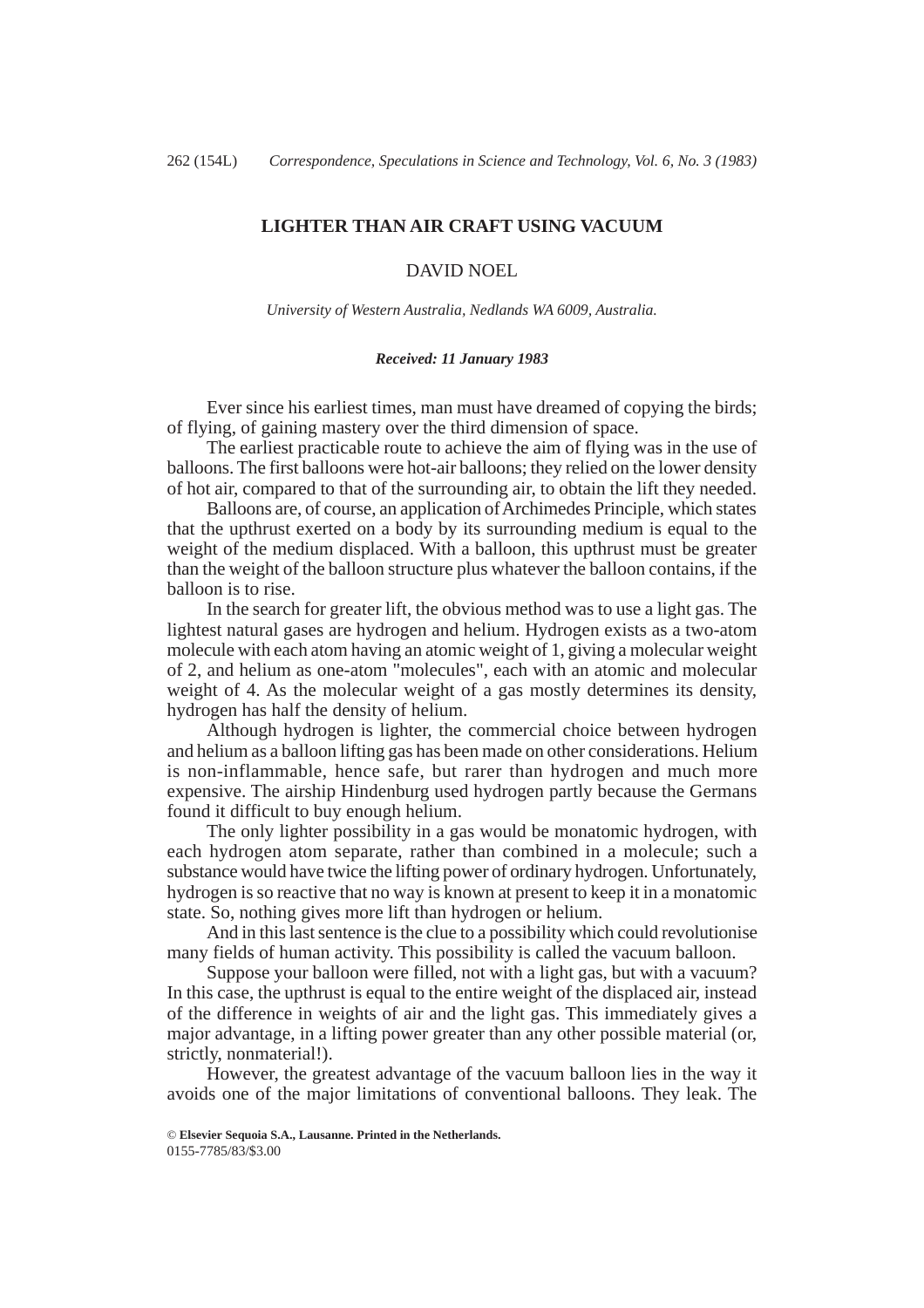leaks may be kept small, and reserves of the lifting gas can be kept in some form on board, but the fact remains that sooner or later a conventional balloon must run out of gas, and come to ground.

A vacuum balloon, however, does not have this limitation. Leaks in the structure containing the vacuum may exist, but they can be neutralized just by pumping out the air which has leaked in. For this reason, the vacuum balloon has the potential to remain permanently aloft. In fact, it is the nearest thing yet to the "Skyhook" which figures on the humorous wishlist of every civil engineer.

Not only can the vacuum balloon stay aloft indefinitely, it can also rise and fall as desired, simply by leaking or improving some of its vacuum. Conventional balloons can achieve this sort of control by liquefying or evaporating some of their lifting gas, but this is by no means as simple as just pumping air in or out.

Of course, the structure of a vacuum balloon cannot be the same as that of a simple weather balloon, which is essentially just a thin skin separating the lifting gas from the atmosphere; with a vacuum instead, the balloon would just collapse. Instead, the vacuum balloon needs a structure rigid enough to maintain its vacuum against the pressure of the surrounding atmosphere.

There is no real limitation in this. Airships like the Hindenburg, for example, had rigid structures, as did the early French hot air balloons. Of course, the structure must be rigid enough to withstand a pressure differential of up to one atmosphere, but a simple analysis shows that this does not present any real barrier.

Suppose the vacuum balloon has the shape of a sphere. The volume of a sphere, and hence the lift obtained, increases as the cube of its radius. The surface area of a sphere, and hence its mass, increases as the square of its radius. For example, if the radius is doubled, the mass is four times as much, but the lift is eight times as much. So a working vacuum balloon can be built of any reasonably rigid material, even cast-iron, provided that it is made large enough.

In practice, of course, materials are available today which enable very light and very rigid structures to be built. A "geodesic sphere", made on Buckminster Fuller's geodesic dome principle, but as a complete sphere, and covered with a plastic film, would be an example. Cross-braces on the "tube-in-tube" principle found in some pterodactyl bones would be permissible. It might even be possible to use the double-skin principle of the Quonset Hut, with a double balloon containing pressurized air between the skins, and a vacuum in the centre.

How big would such a balloon have to be in practice? Take the simplest case, of a sphere with a rigid skin. When evacuated, it would have to withstand a pressure of one atmosphere. This is not very much in everyday terms; those who have seen the school physics experiment in which a metal can is crushed by atmospheric pressure as the air is sucked out of it will remember that such cans had to be specially made out of a thick metal foil; an ordinary beer can could withstand evacuation quite easily. Other everyday examples include the vacuum tubes once used in radios, and the thin glass chemical apparatus used in vacuum distillation. Many parts of such equipment were less than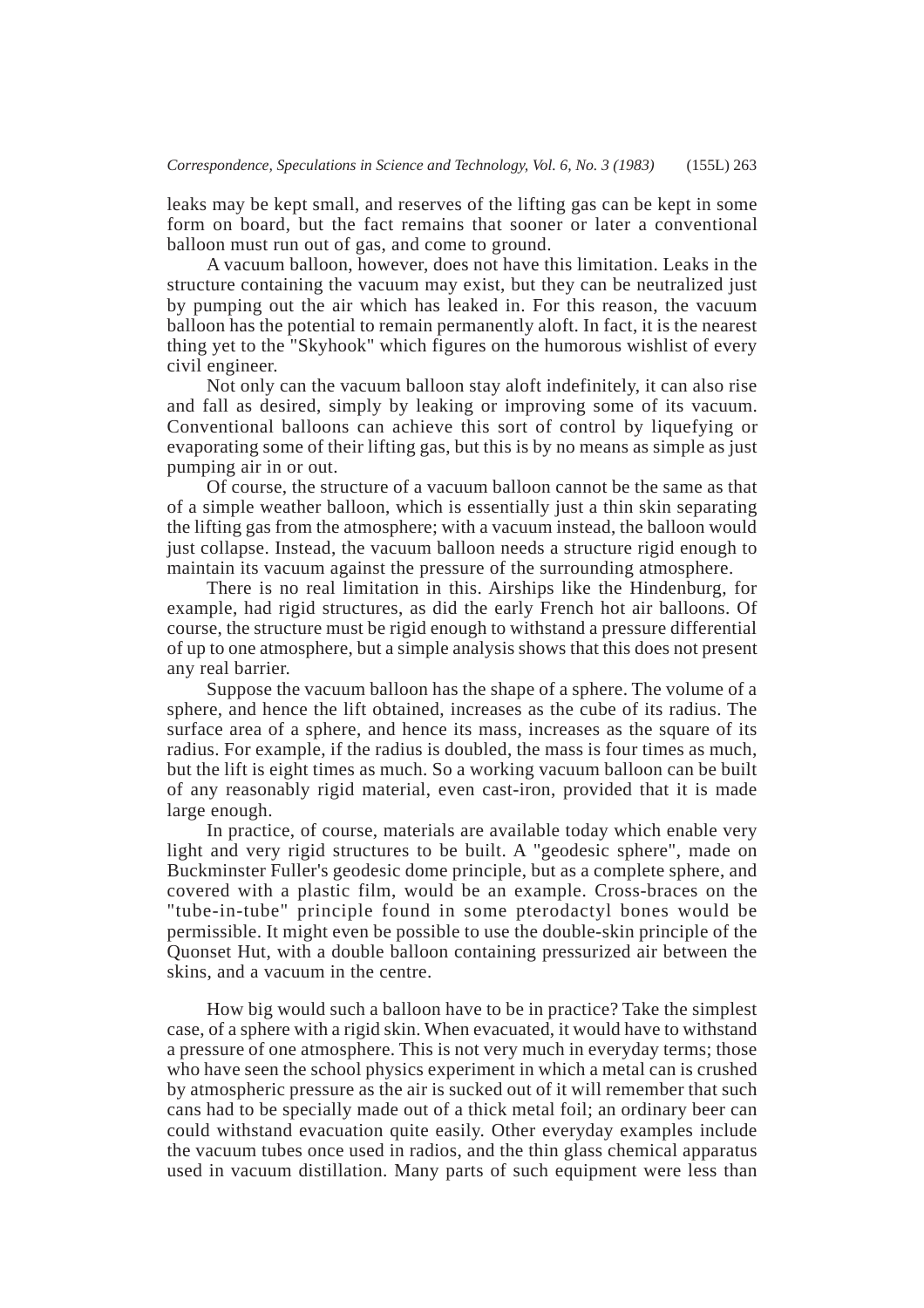1mm thick, and some had concave surfaces (such as in light globes), and did not depend on any stressed sphere effect for strength.

The mathematics involved is trivial. The volume of a sphere of radius R is  $4\pi R^3/3$ , and its surface area is  $4\pi R^2$ . If the sphere has a skin of thickness T, the skin volume is very close to  $4\pi R^2T$ , and if the skin density is D, we have:

$$
Mass of sphere = 4\pi R^2 TD \tag{1}
$$

The upthrust on the sphere from the surrounding air is the same as the weight of the displaced air. If the air density is A, multiplying this by the sphere volume,  $4\pi R^3/3$ , gives the upthrust:

$$
Upthrust = 4\pi R^3 A/3
$$
 (2)

The vacuum balloon is at the point of rising when its skin weight and the upthrust match, which is when

 $4\pi R^2 TD = 4\pi R^3 A/3$ 

 $TD = R A/3$ 

or when

or

$$
R = 3TD/A \tag{3}
$$

Suppose the sphere is made of any common rigid plastic, such as perspex, with a skin thickness T of 0.1cm; this should be more than adequate. Most organic plastics have a density D of around 1.0  $g/cm^3$ ; the density of dry air at  $20^{\circ}$ C and standard pressure, which we can take for A, is about 1.2 X 10<sup>-3</sup> g/cm3 . This gives our value for R:

$$
R = 3 X 0.1 X 1.0 / 1.2 X 10^{-3} = 250 cm
$$
 (4)

So a vacuum balloon with a 1mm rigid skin, to float when completely evacuated, would need to be about 5m across, not an especially difficult fabrication project. Its weight, the same as the weight of displaced air (the upthrust) would be about 80kg. With any skin of a given material, the radius is directly proportional to the skin thickness T; if T could be halved through selection of advanced materials (possibly carbon-fibre reinforced plastic), then R would also be halved.

Now consider a sphere made up of two concentric film skins, with the inner film linked to the outer one by thin threads 1cm long, placed roughly 1cm apart over the whole surface. The space between the films can be inflated to form a rigid skin which will behave like a solid skin in most respects, and will allow the centre of the sphere to be evacuated. The pressure needed in the skin should be just over 2 atmospheres (1 atmosphere above ambient), which again is not very large; bicycle tyres may be inflated to 5 atmospheres (4 above ambient).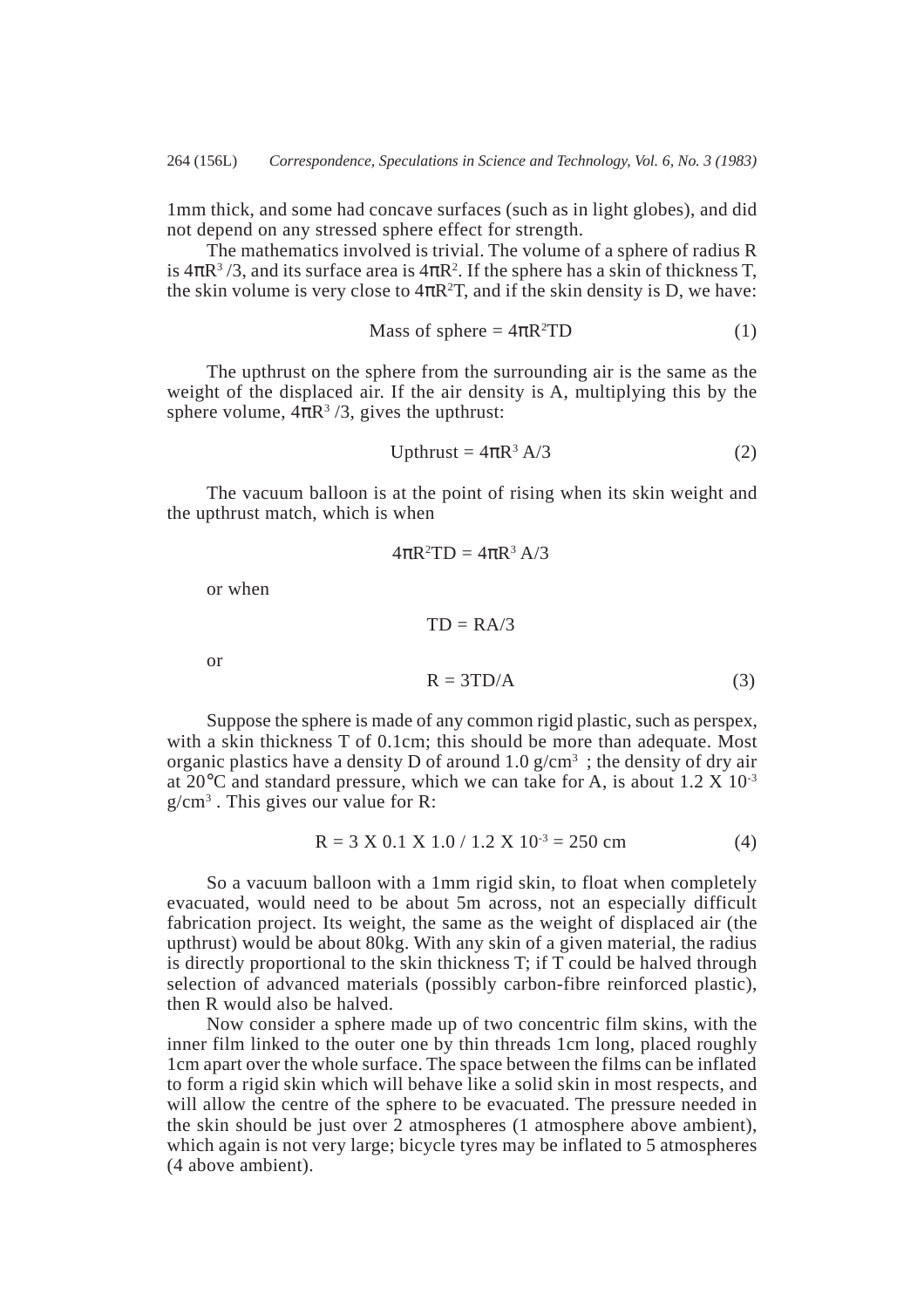Suppose that the combined thickness of the two skins was 0.01cm. This is about four-thousandths of an inch, in the range of conventional plastic packaging films, which can be made very tough. For example, the pressure exerted by the rim of a can of baked beans, at the bottom of a loaded plastic shopping bag, is well over two atmospheres equivalent.

In making the calculations, the weight of the air within the skin can be neglected as a first approximation; one atmosphere of the pressure supplies its own upthrust, and the other half has a total mass an order of magnitude less than the mass of 0.01cm of film. A value of 0.01cm for T leads to a value for R of 25cm, a radius of less than a foot:

$$
R = 25cm \tag{5}
$$

Even this inflated structure could be improved upon, by replacing the concentric film surfaces by a network of inflated ribs with a single film stretched between them; an inflated geodesic sphere. Not only would most of the sphere surface consist of only one film instead of two, but that single film would need to withstand a pressure differential of only one atmosphere instead of two.

Going to the other extreme, suppose a vacuum balloon was actually proposed with a skin of cast iron, half a centimetre thick. This would withstand a range of ballistic missiles, let alone one atmosphere of pressure. It would need to have a radius of around l00 m to float — a large, but not impossible, value.

Is the vacuum balloon only an interesting possibility, without practical applications? The answer must be no, for two reasons. Firstly, there are many possible applications which require little more than the ability to float, without the application for massive lift. Secondly, if massive lift is required, it can be provided, within conventional engineering capabilities.

The maximum lift attainable from a vacuum balloon is equal to the weight of the displaced air. This is the maximum theoretical lift (MTL); in real cases, the lift will be reduced by the weight of the structure and that of any residual air (no real "vacuum" is perfect), and actual calculations will need to allow for non-spherical structures, variations in atmospheric pressure with the weather, altitude and so on. Nevertheless, it is clear that it is feasible to build vacuum balloons in which a large fraction of the maximum theoretical lift (MTL) can be obtained.

Above I have shown that the MTL for a sphere of radius 2.5m would be around 80kg. Doubling the radius to 5m multiplies the MTL by 8, to a value of 640kg. With a radius of l0m, the MTL is already over 5 tonnes.

Finally, consider the Graf Zeppelin II, the largest airship built. This ship had a rigid metal framework and was 803 ft. long, about 250m. A vacuum balloon with a diameter of 250m would have a MTL of over 8000 tonnes, comparable to an ocean freighter, and certainly well above the toy range.

## **SOME POSSIBLE USES FOR THE VACUUM BALLOON**

The most obvious application of the vacuum balloon is for transport. Manned or unmanned balloons, equipped with wind-sensing and intercommunications equipment, could rise and fall to take advantage of winds